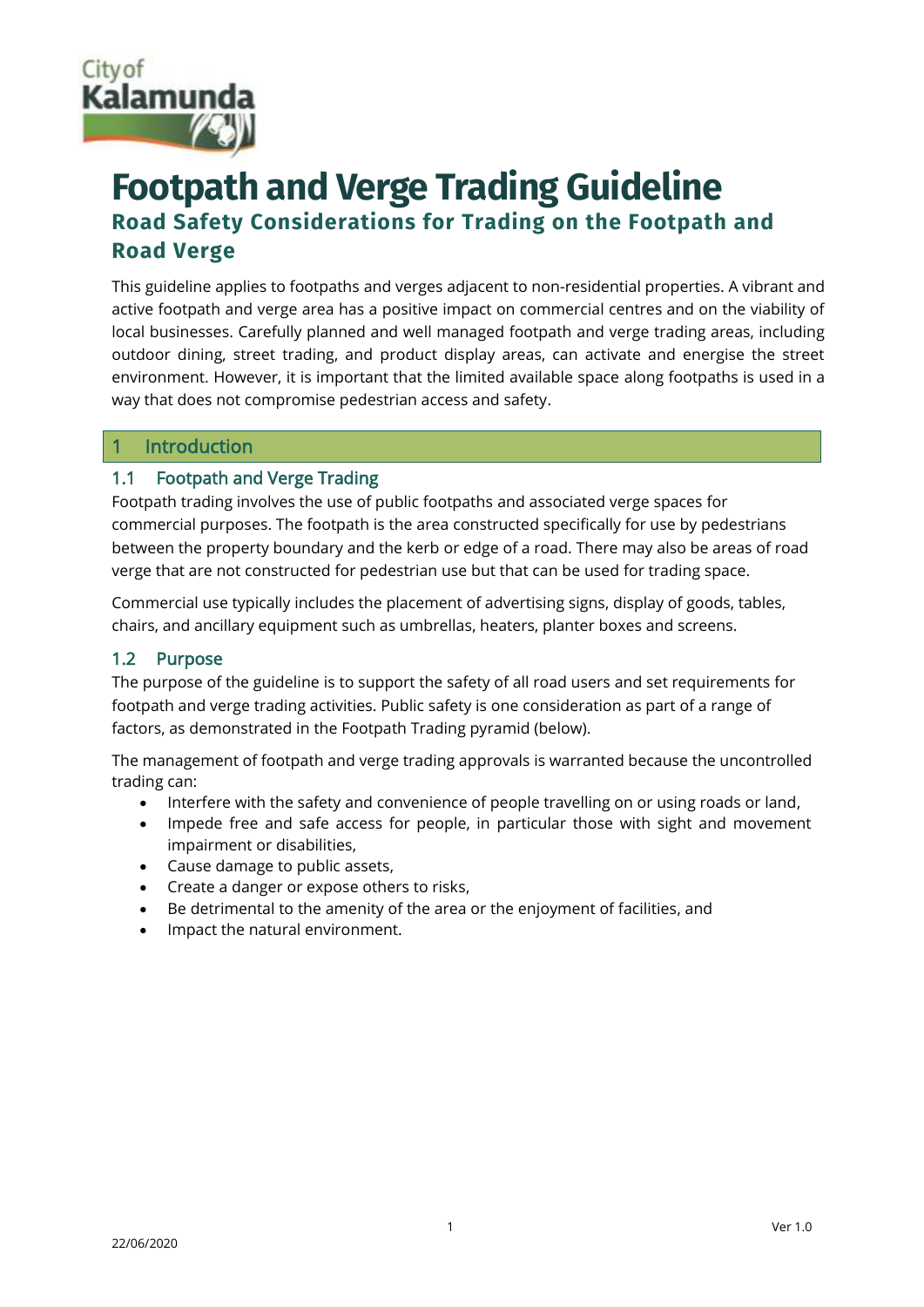

Figure 1: Representation of Factors to Consider in Footpath Trading. Source: City of Port Phillip

#### 1.3 Legislation

Trading on Footpaths and the Verge is covered under the City of Kalamunda's [Thoroughfares and](https://kalblob.blob.core.windows.net/kallibrary/docs/default-source/local-laws/trading-on-thoroughfares-and-public-places-local-law-2008.pdf?sfvrsn=3ac24c27_4)  [Public Places Local Law 2008.](https://kalblob.blob.core.windows.net/kallibrary/docs/default-source/local-laws/trading-on-thoroughfares-and-public-places-local-law-2008.pdf?sfvrsn=3ac24c27_4)

#### 2 Overall Process

This guideline should be read and considered before submitting an application for trading on the footpath or road verge.

The applicant should include the following information in a single plan or set of plans as part of their application:

- 1. Site plan showing all existing building footprints, verge and path areas.
- 2. If the building is being modified, show the extent of changes.
- 3. Identify on the plan each type of trading activity and area
- 4. Show any features such as locations of trees existing or proposed, garden beds, utility services and so on.
- 5. Areas and dimensions of all the above features.
- 6. On each plan, state the business name, address of the trading activity, and the name of the applicant.

For more constrained areas such as in the town centre, the applicant may be asked to provide elevation drawings to show how pedestrians and other features will interact.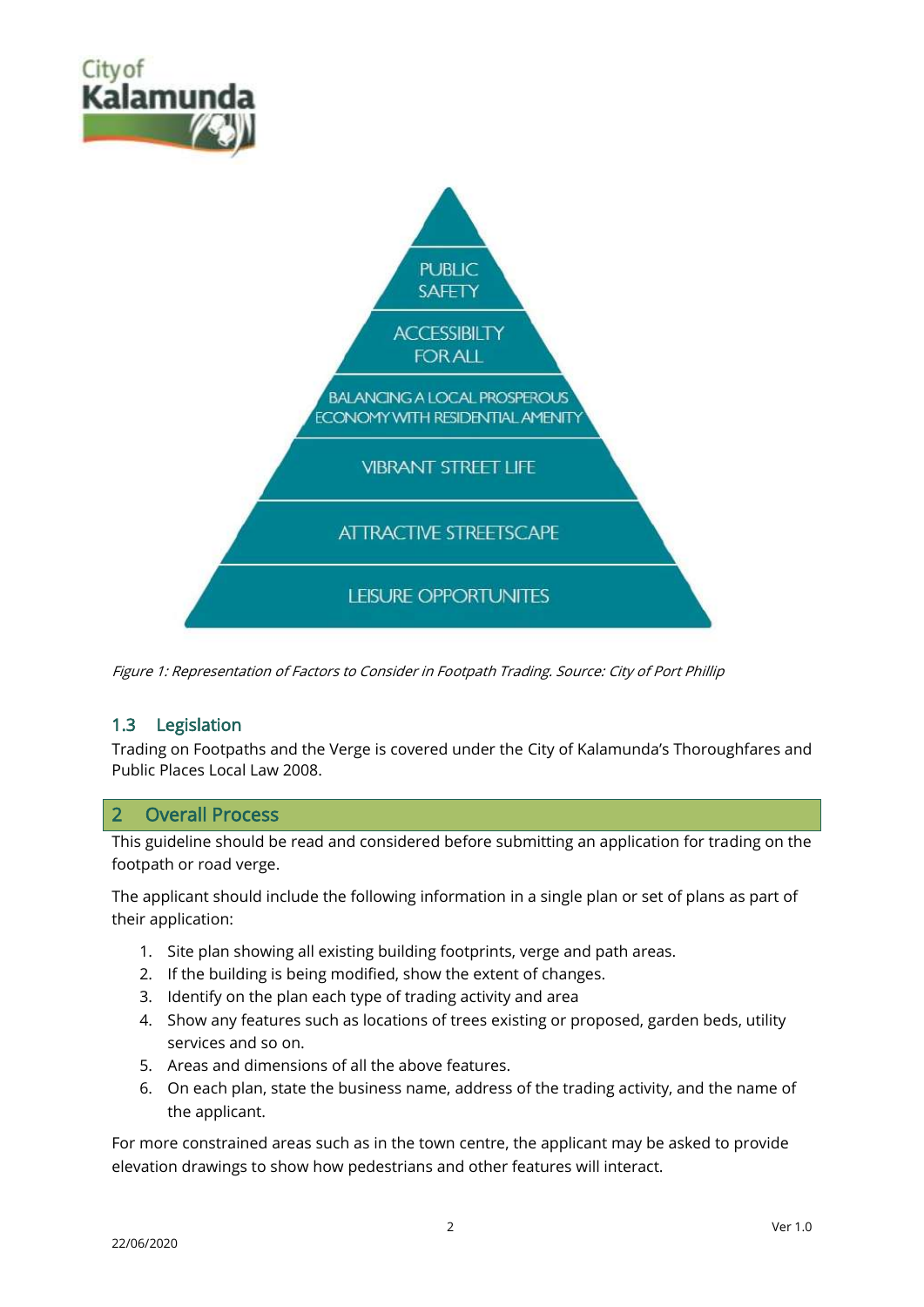

The change of pedestrian environment may expose the applicant to the Disability Discrimination Act.

#### 3 Technical Requirements

The public safety considerations are:

- 1. To ensure safe and unobstructed passage for pedestrians, in particular those who may be physically or visually impaired,
- 2. Ensure safe and unobstructed vision for drivers of vehicles and cyclists,
- 3. Ensuring the trading is in a low speed environment and along streets categorised as access roads as per the Main Roads WA road hierarchy, or otherwise offset from the road to reduce road safety risks, (with a maximum permitted speed limit 50kph)
- 4. Ensure the activity is not impeding regulatory road signs, and
- 5. Ensuring there is a continuous accessible path of travel for pedestrians, including that customers using the space do not impede pedestrians.

When considering if the following requirements are being met, the applicant should consider the types of facilities and furniture proposed, as well as people's movements around these items.

The specific technical requirements are:

- 1. The pedestrian zone as shown as an example in Figure 2, should be not less than 1.5 metres wide with a desirable width of 1.8 metres or greater. Footpaths of 2.5 metres or less in width are not suitable for trading activities.
- 2. The Activities must be set back from the edge of the nearest road lane by at least:
	- a. 0.5 metres if located behind a tree or roadside barrier
	- b. 2.0 metres if operating speeds are under 50 km/hr
	- c. As per Table 2 if beside a parking bay (to allow for doors being opened)
	- d. As advised by the City if operating speeds are over 50 km/hr, depending on the traffic volumes, with reference to the Clear Zone Distances published by Main Roads WA.
- 3. The Activities must be separated from public infrastructure and vegetation at least:
	- a. 0.5 metres for trees, tree pits and garden beds
	- b. 0.5 metres for electricity boxes.
	- c. 0.0 (zero) metres for power poles and street light poles
	- d. 1.0 metres for all other items.
- 4. The Activities must be separated from a neighbouring business activity by a minimum of 1.0 metres.
- 5. A minimum width must be kept for pedestrians as per Table 1.
- 6. A trading activity located within 10 metres of the transverse kerb of an intersection must not obscure road users' lines of sight.
- 7. Activities must not obscure road signs.
- 8. Facilities and furniture can-not be attached to any public infrastructure or vegetation.
- 9. The activities and placement of facilities and furniture must ensure compliance with relevant legislation and standards.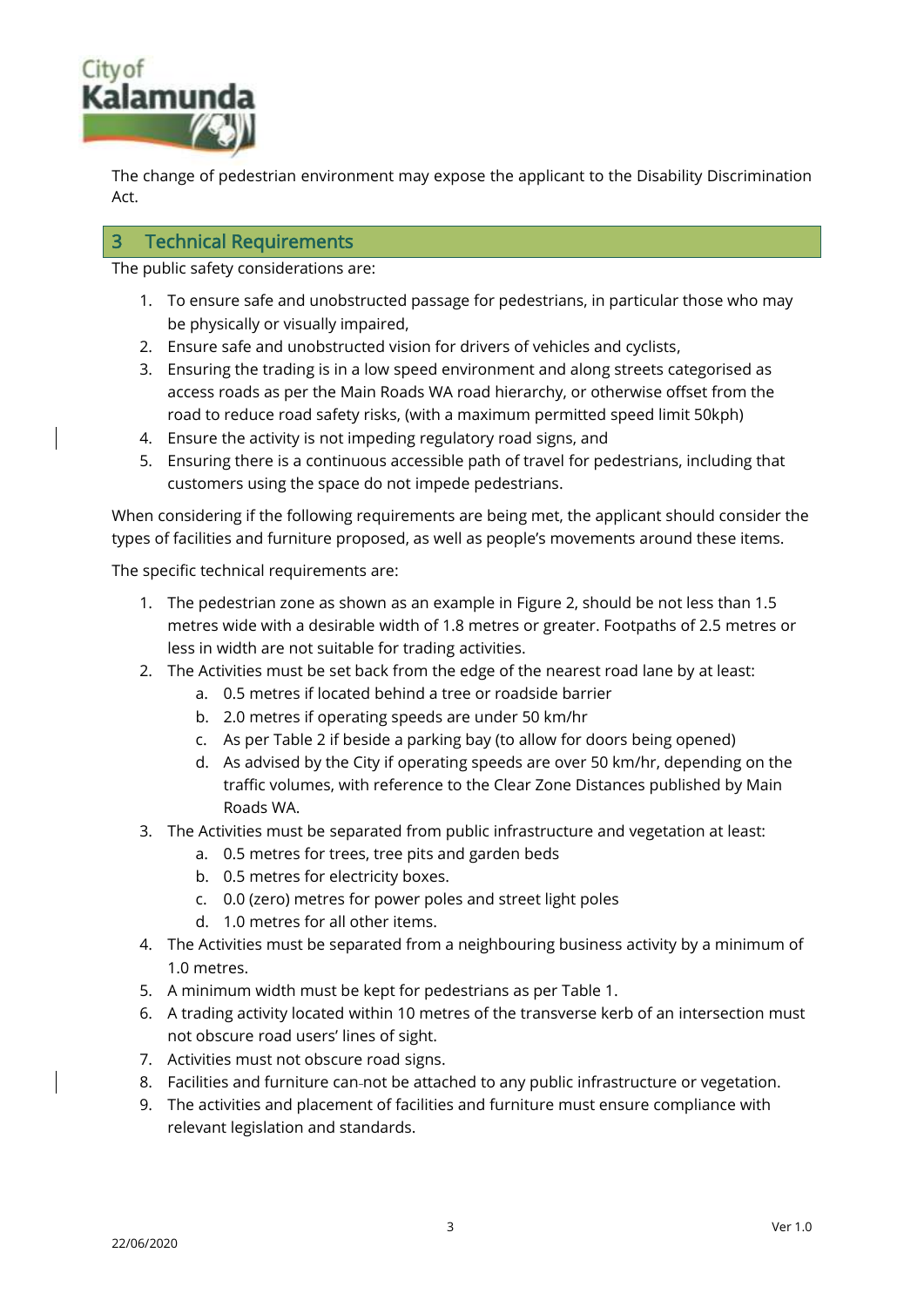# City of<br>Kalamur

| <b>Existing Path</b><br>Width (m) | Minimum Pedestrian Width Requirements                                                                                                                          |
|-----------------------------------|----------------------------------------------------------------------------------------------------------------------------------------------------------------|
| 2.5 or less                       | Prohibited. No trading activity to encroach the path                                                                                                           |
| $2.5 - 3.0$                       | A minimum of 1.5m wide must not be encroached by trading<br>activity                                                                                           |
| >3.0                              | A minimum of 1.8m wide must not be encroached by trading<br>activity. The minimum may be increased by the City if required<br>due to the function of the path. |
|                                   |                                                                                                                                                                |

Table 1: Pedestrian width requirements

| <b>Parking Restrictions</b>                  | <b>Minimum Setback from Kerb</b> |
|----------------------------------------------|----------------------------------|
| No Roadside Parking Bays; No standing at any | 1.0 <sub>m</sub>                 |
| time; Posted Speed Limit <= 50 Km/hr         |                                  |
| Parallel parking                             | 0.5 <sub>m</sub>                 |
| Angle Parking                                | 1.2 <sub>m</sub>                 |
| Disabled Parking                             | 2m                               |

Table 2: Minimum set back beside parking



Figure 2: An Example Layout from City of Port Phillip